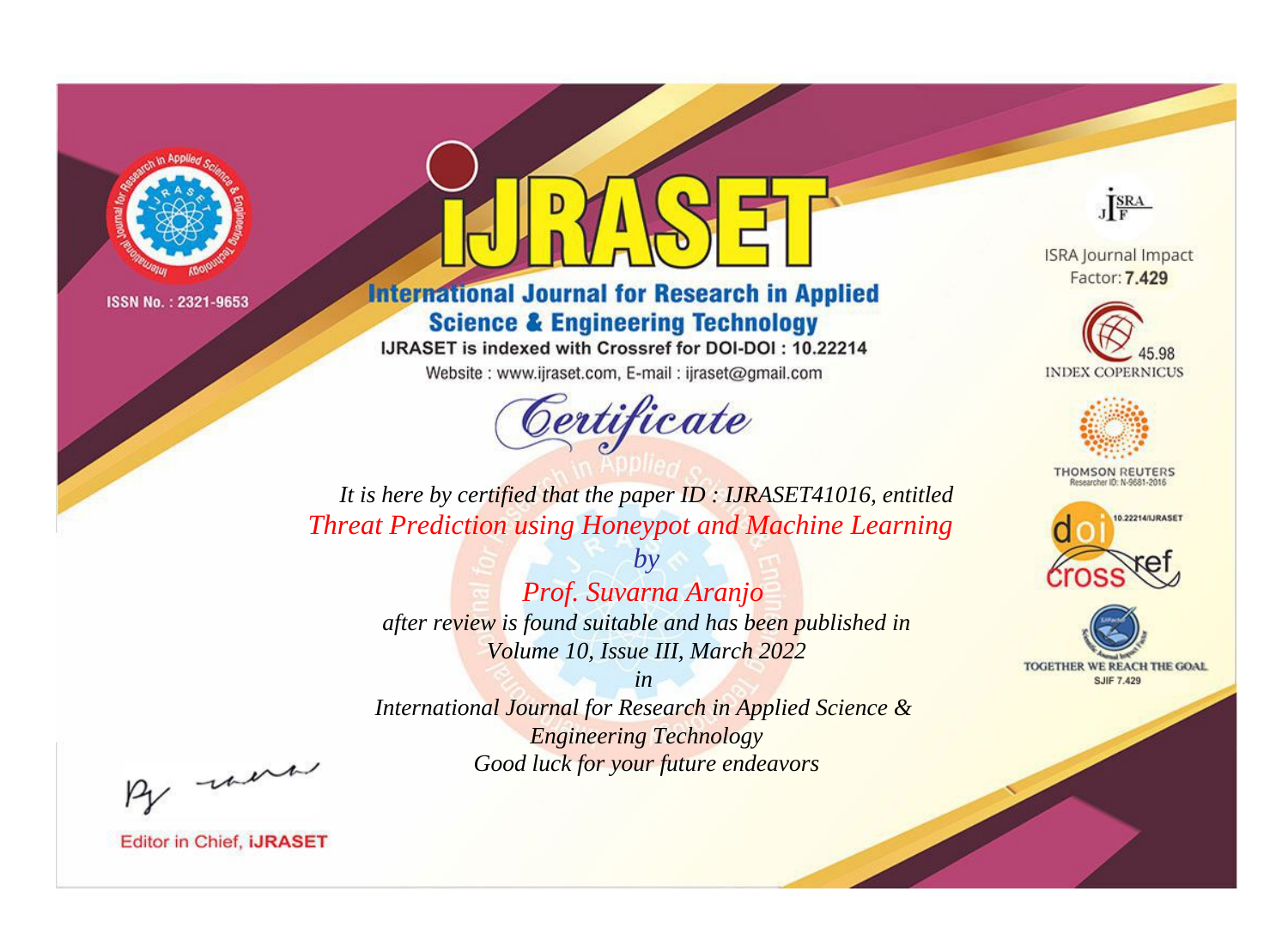

# **International Journal for Research in Applied Science & Engineering Technology**

IJRASET is indexed with Crossref for DOI-DOI: 10.22214

Website: www.ijraset.com, E-mail: ijraset@gmail.com



JERA

**ISRA Journal Impact** Factor: 7.429





**THOMSON REUTERS** 



TOGETHER WE REACH THE GOAL **SJIF 7.429** 

*It is here by certified that the paper ID : IJRASET41016, entitled Threat Prediction using Honeypot and Machine Learning*

> *by Sachin Maurya after review is found suitable and has been published in Volume 10, Issue III, March 2022*

> > *in*

*International Journal for Research in Applied Science & Engineering Technology Good luck for your future endeavors*

By morn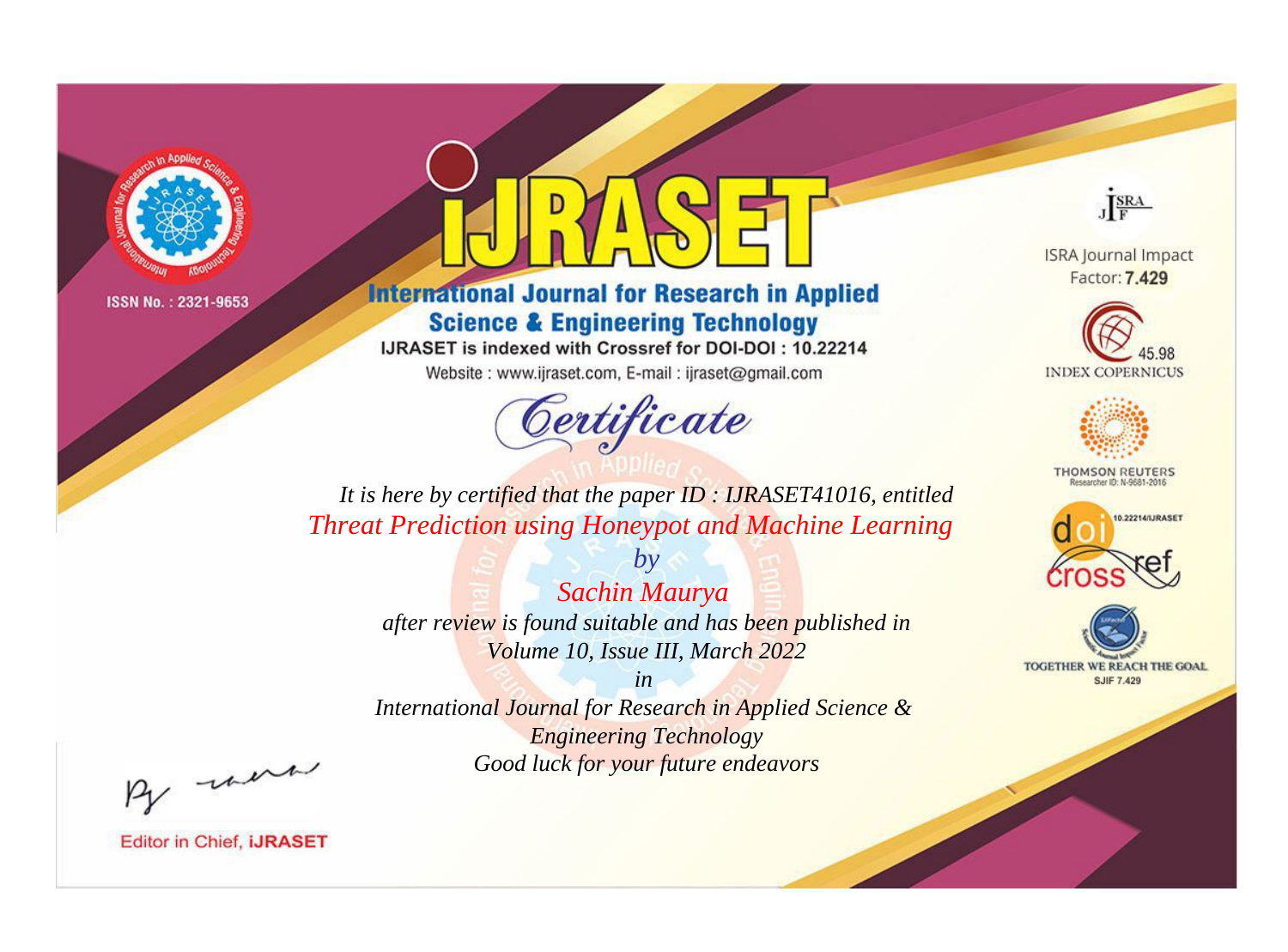

# **International Journal for Research in Applied Science & Engineering Technology**

IJRASET is indexed with Crossref for DOI-DOI: 10.22214

Website: www.ijraset.com, E-mail: ijraset@gmail.com



JERA

**ISRA Journal Impact** Factor: 7.429





**THOMSON REUTERS** 



TOGETHER WE REACH THE GOAL **SJIF 7.429** 

It is here by certified that the paper ID : IJRASET41016, entitled **Threat Prediction using Honeypot and Machine Learning** 

> **Chandrakant Thakur** after review is found suitable and has been published in Volume 10, Issue III, March 2022

 $b\nu$ 

 $in$ International Journal for Research in Applied Science & **Engineering Technology** Good luck for your future endeavors

By morn